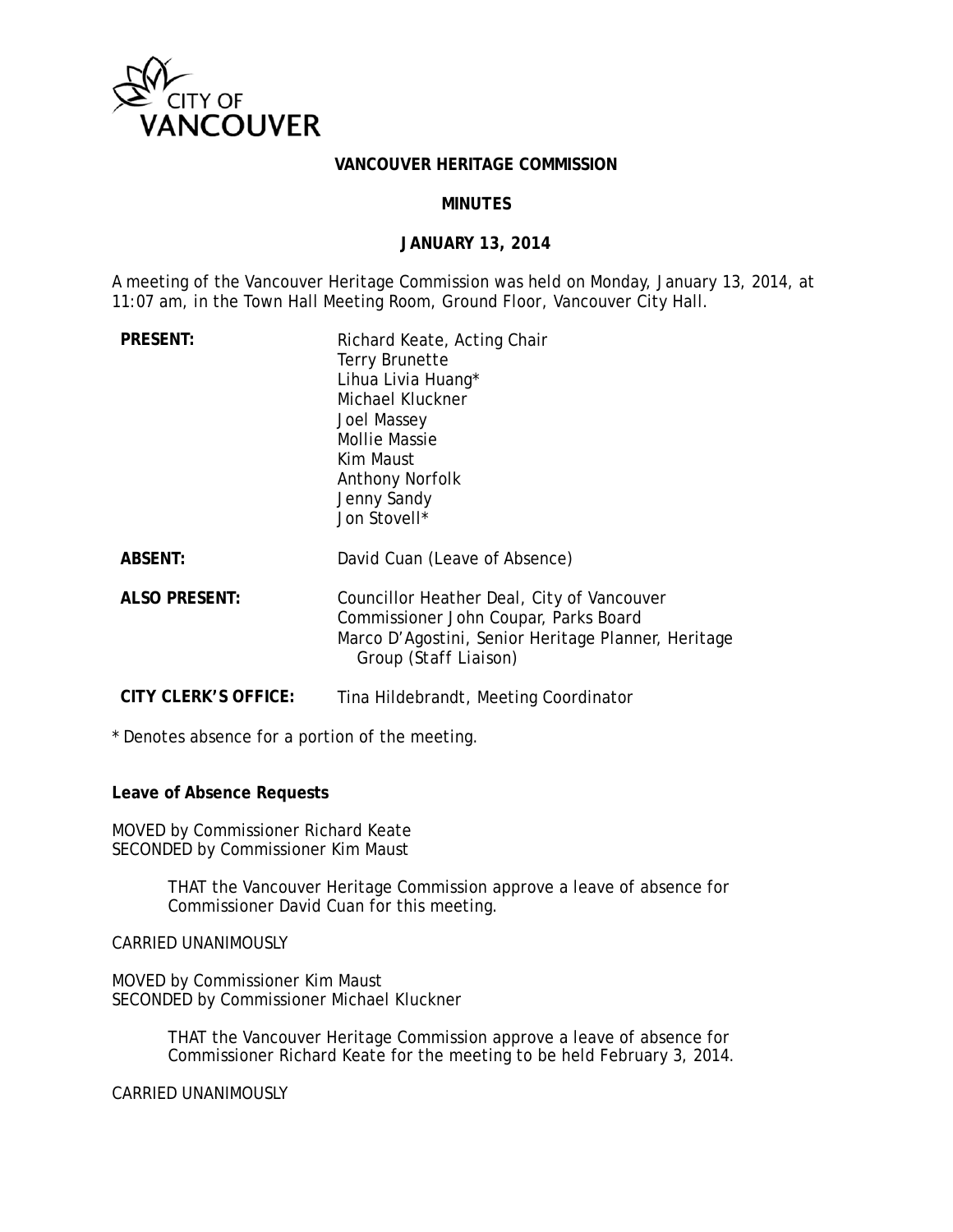## **Approval of Minutes**

MOVED by Commissioner Anthony Norfolk SECONDED by Commissioner Kim Maust

> THAT the Vancouver Heritage Commission approve the minutes from the meeting held December 9, 2013, as circulated.

CARRIED UNANIMOUSLY

## **1. Business Arising from the Minutes**

None

## **2. Introduction of new Commission Members**

The Acting Chair welcomed Mollie Massie and led roundtable introductions.

## **3. Election of Chair and Vice-Chair (2014)**

The Meeting Coordinator called for nominations for the positions of Chair and Vice-Chair of the Vancouver Heritage Commission for the 2014 term. Accordingly, the following were elected by acclamation:

- Richard Keate, Chair
- Kim Maust, Vice-Chair

\* \* \* \* \*

*At this point in the proceedings Mr. Keate assumed the Chair.* 

\* \* \* \* \*

### **4. Appointment of Liaisons**

## **a) Development Permit Board Advisory Panel**

MOVED by Commissioner Richard Keate SECONDED by Commissioner Mollie Massie

> THAT the Vancouver Heritage Commission recommend to Council that Kim Maust be appointed to the Development Permit Board Advisory Panel as the Vancouver Heritage Commission representative, term to commence immediately and end December 7, 2014;

FURTHER THAT John Stovell be appointed as an alternate to attend Development Permit Board Advisory Panel meetings in place of Kim Maust, should she be unable to attend, term to commence immediately and end December 7, 2014.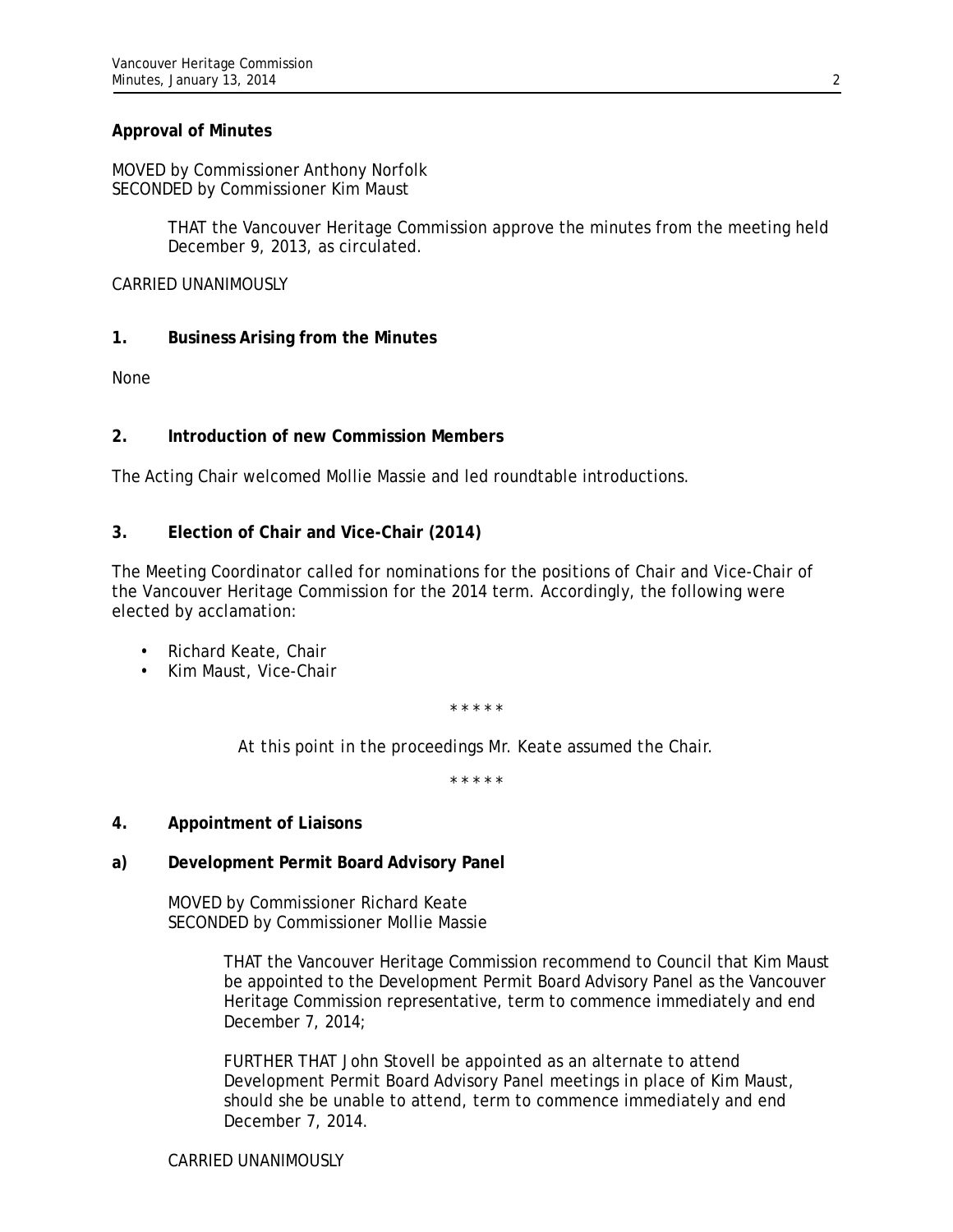## **b) First Shaughnessy Advisory Design Panel**

MOVED by Commissioner Richard Keate SECONDED by Commissioner Jenny Sandy

> THAT the Vancouver Heritage Commission recommend to Council that Mollie Massie be appointed to the First Shaughnessy Advisory Design Panel as the Vancouver Heritage Commission representative, term to commence immediately and end December 7, 2014.

## CARRIED UNANIMOUSLY

- **5. Conservation Review**
- **(a) Waterfront Tower 601 W. Cordova St. Enquiry**

Issues:

- (i) Does the proposal (and its heritage impact assessment) adequately address heritage related concerns and opportunities as identified by the Central Waterfront Hub Framework; and
- (ii) Design of the lower façade, in particular the interface with the CPR Station building and Cordova Street
- Applicants: Matthieu Grady, B+H Architect Adrian Smith + Gordon Hill Architecture, Laura Jimenez Robert Lemon, Robert Lemon Architect Cadillac Fairview, Owner
- Staff: Zlatan Jankovic, Heritage Planner Paul Cheng, Development Planner

Staff and the Applicant team reviewed the application and responded to questions.

MOVED by Commissioner Kim Maust SECONDED by Commissioner Jenny Sandy

> THAT the Vancouver Heritage Commission supports the enquiry stage, preliminary application for the proposed 24-storey mixed use development at 601 West Cordova Street, as presented at its meeting on January 13, 2014.

### CARRIED

(Commissioners Michael Kluckner and Anthony Norfolk opposed)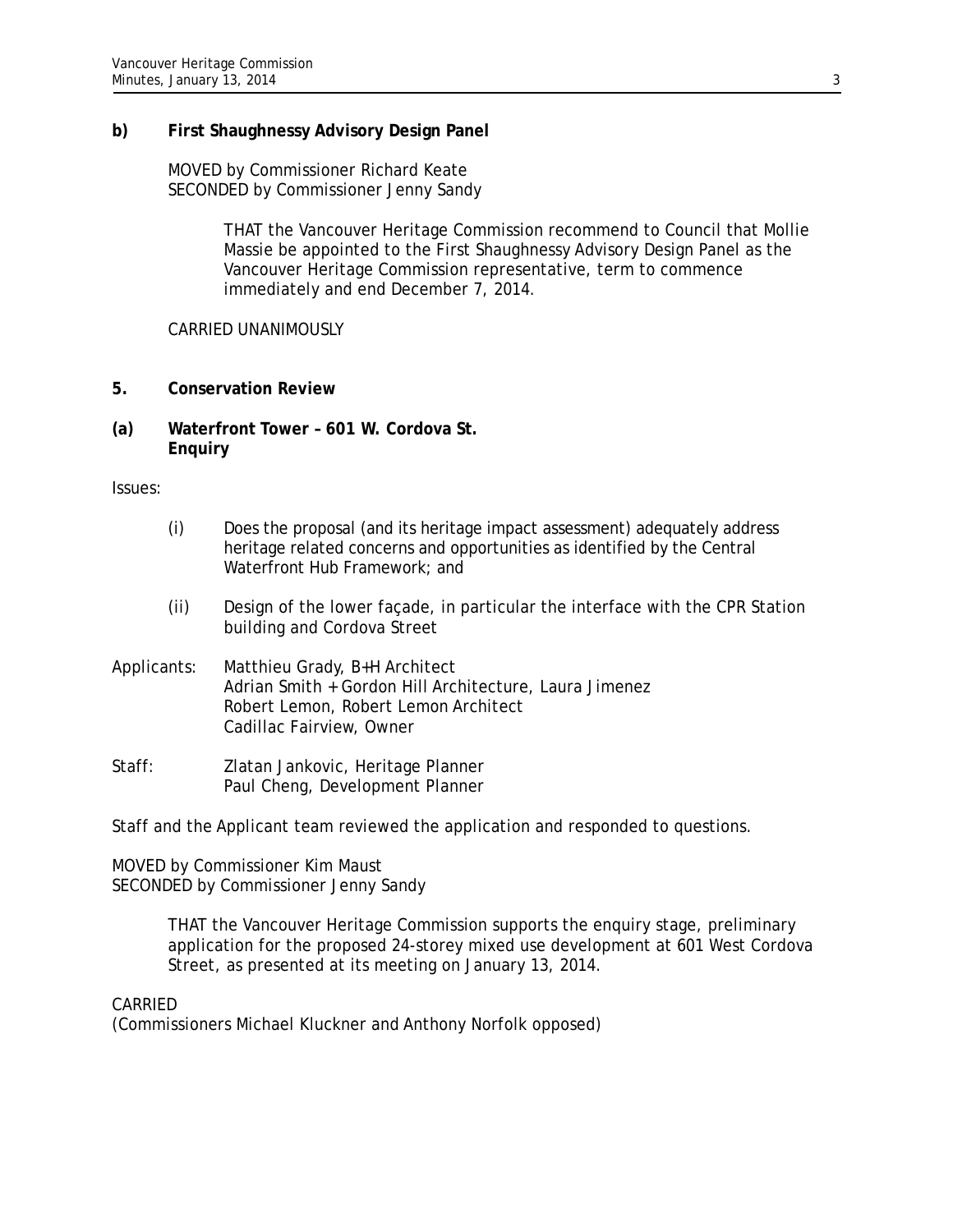MOVED by Commissioner Jon Stovell SECONDED by Commissioner Kim Maust

> THAT prior to submittal of the Development Permit application, further design consideration be given to enclosing the north west courtyard between the CPR Station and the "origami" elevation of the tower, while sustaining a sense of tower separation.

### CARRIED

(Commissioners Richard Keate, Michael Kluckner and Anthony Norfolk opposed)

MOVED by Commissioner Richard Keate SECONDED by Commissioner Jenny Sandy

> THAT prior to submittal of the development permit application, further design consideration be given to creating a greater separation between the CPR Station and the "origami" elevation of the tower.

#### CARRIED UNANIMOUSLY

#### **FINAL MOTION AS APPROVED**

THAT the Vancouver Heritage Commission supports the enquiry stage, preliminary application for the proposed 24-storey mixed use development at 601 West Cordova Street as presented at its meeting on January 13, 2014;

FURTHER THAT prior to submittal of the Development Permit application, further design consideration be given to enclosing the north west courtyard between the CPR Station and the "origami" elevation of the tower, while sustaining a sense of tower separation; and

FURTHER THAT prior to submittal of the development permit application, further design consideration be given to creating a greater separation between the CPR Station and the "origami" elevation of the tower.

\* \* \* \* \*

*The Commission recessed at 12:21 pm and reconvened at 12:37 pm.* 

\* \* \* \* \*

### **(b) 1081 Burrard Street – St. Paul's Hospital**

- Applicants: Ray Wolfe, Senior Associate, Stantec Architectural Ltd. Donald Luxton, Principal, Donald Luxton and Associates
- Staff: Marco D'Agostini, Senior Heritage Planner James Boldt, Heritage Planner

Staff and the Applicant team provided an introduction of the concept for the phased development of the St. Paul's Hospital site, as well as preliminary plans for the new Ambulatory Care Building to be constructed on the property.

Staff and the Applicant team reviewed the application and responded to questions.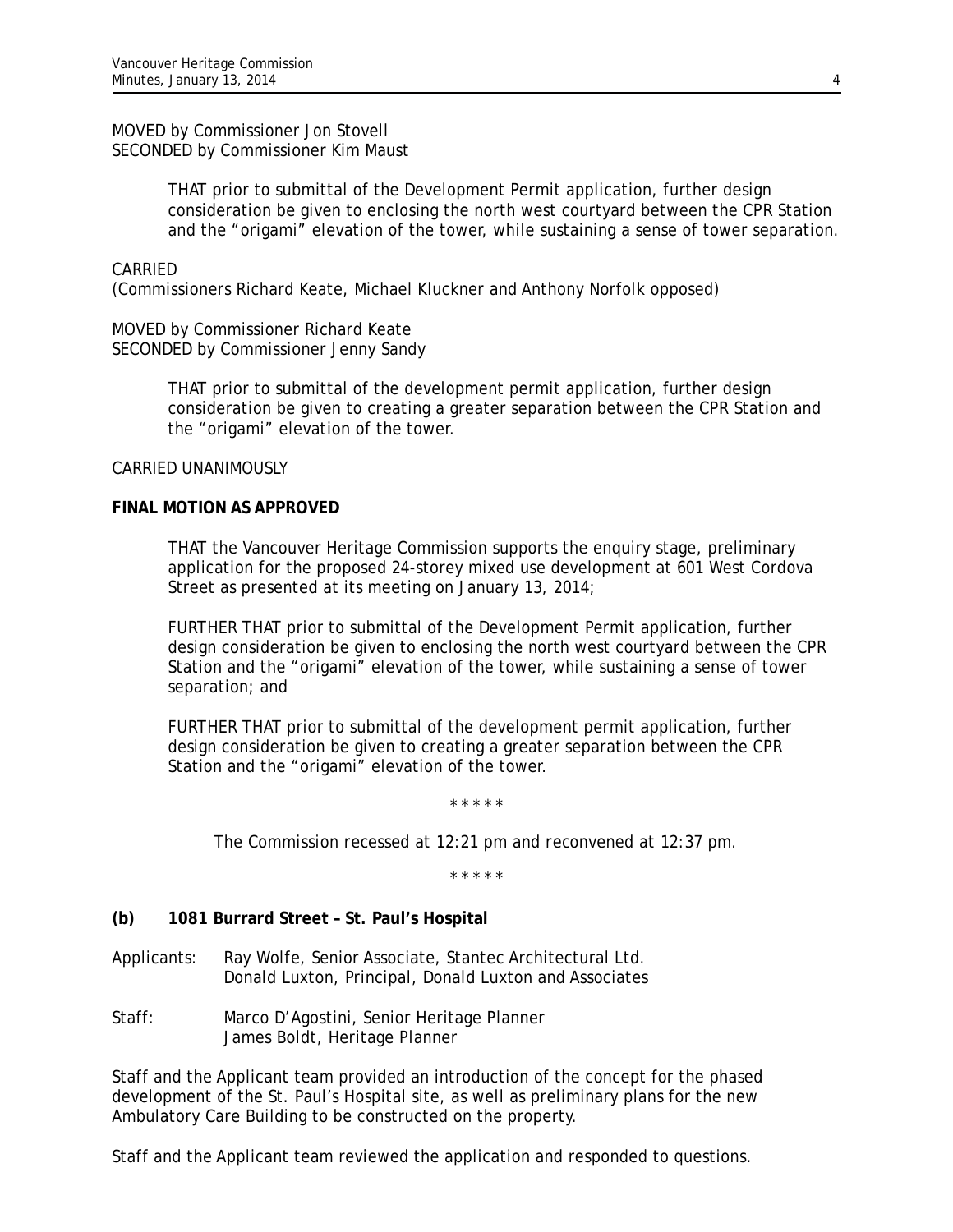In discussion, members of the SoS/VHR Sub-committee requested the Applicants forward the draft Statements of Significance for the Comox Building and the Boiler Plant for review at the upcoming sub-committee meeting.

# **6. Sub-Committee Reports**

The Commission reviewed the status of the existing sub-committees as follows:

## **a) Burrard Bridge**

To continue with membership as follows:

- Terry Brunette
- Joel Massey
- Kim Maust

## **b) Seismic Upgrading Program and Vancouver Public Schools**

Dissolved until further notice.

**c) Shannon Mews** 

Dissolved

## **d) Statements of Significance and Vancouver Heritage Register Evaluations and Nominations (SoS/VHR)**

To continue with membership as follows:

- Michael Kluckner
- Lihua Livia Huang
- Anthony Norfolk
- Jenny Sandy
- Shelley Bruce *(Gastown Historic Area Planning Committee)*
- **e) Vancouver Heritage Register Update**

Name changed to "Heritage Action Plan" with membership as follows:

- Terry Brunette
- Lihua Livia Huang
- Michael Kluckner
- Joel Massey
- Mollie Massie
- Kim Maust
- Jenny Sandy
- Jon Stovell
- Shelley Bruce *(Gastown Historic Area Planning Committee)*
- **f) 2014 Heritage Awards Planning**

To be struck in September 2014.